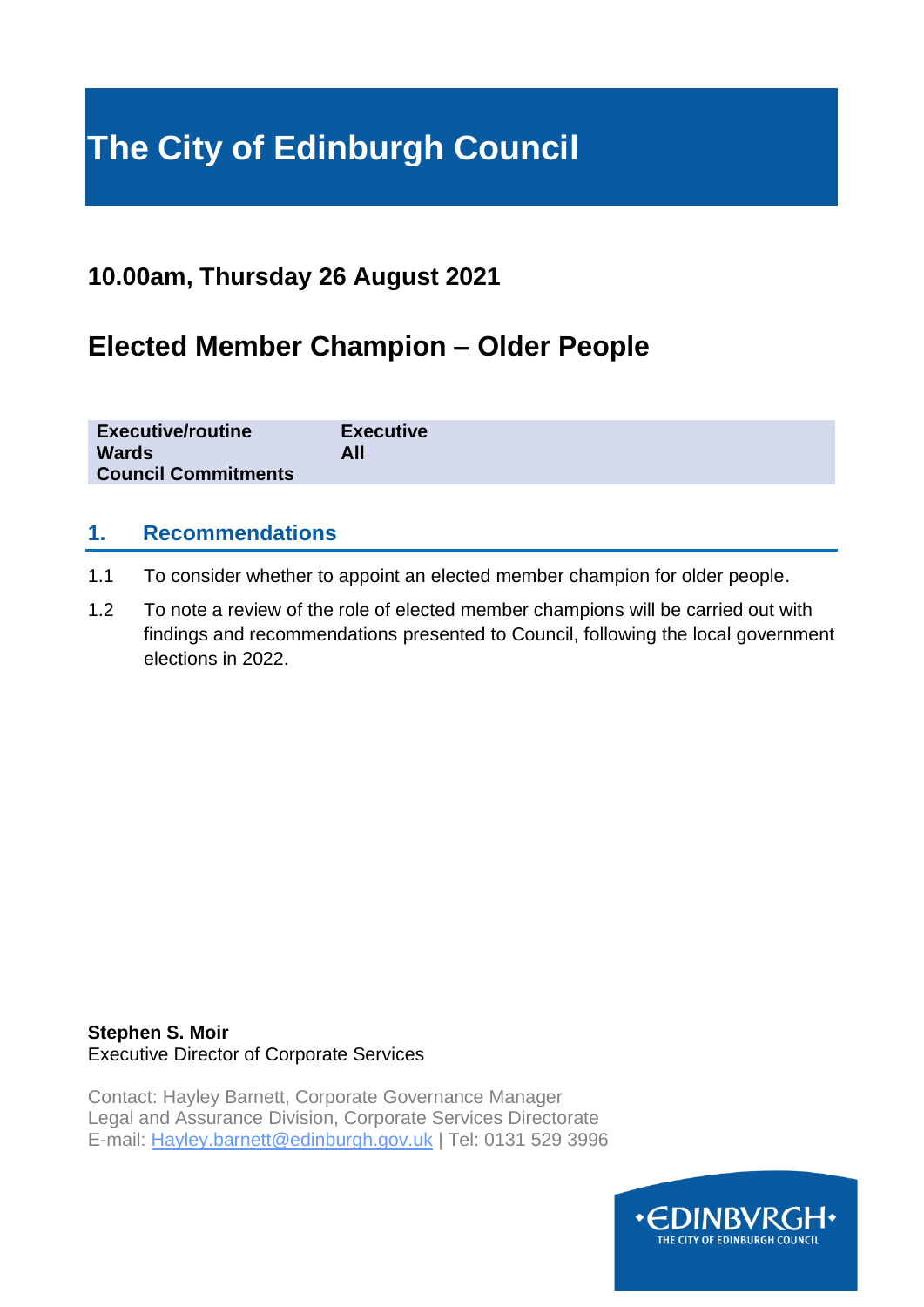**Report**

## **Elected Member Champion – Older People**

#### **2. Executive Summary**

2.1 The report asks Council to consider whether to appoint an elected member champion for older people.

#### **3. Background**

- 3.1 The Council has elected member champions for the following roles active travel, built environment and sustainability, canal, carers, child poverty, equalities, festivals, Gaelic, homelessness, small business, veterans, volunteering and young people.
- 3.2 In 2017, the role of a champion was set out to: act as an ambassador for their specified area, which includes taking responsibility for maintaining and raising the profile of their area; support the work of the committee convenors through working in a collaborative role and feeding into the decision-making role of the relevant convenors; contribute to the development of policy in Edinburgh of their area and providing leadership and guidance when required; act as a local expert and advocate working with and engaging with communities across the city; and, ensure focus is maintained on achieving the desired objectives and outcomes of their area.
- 3.3 In 2018, in response to a Council Question, a detailed survey was carried with champions to identify the specific activity carried out and their value and impact. All but one champion expressed some benefits to their role.
- 3.4 At its meeting in December 2020, the Policy and Sustainability Committee agreed that each champion reports to their corresponding executive committee on an annual basis via the business bulletin.
- 3.5 The Council has been approached by the national charity Age Scotland and the Scottish Older People's Assembly (SOPA) to establish an Older People's Champion.

#### **4. Main report**

4.1 The Council has appointed elected member champions for a number of roles, set out in paragraph 3.1. There is currently no champion for older people.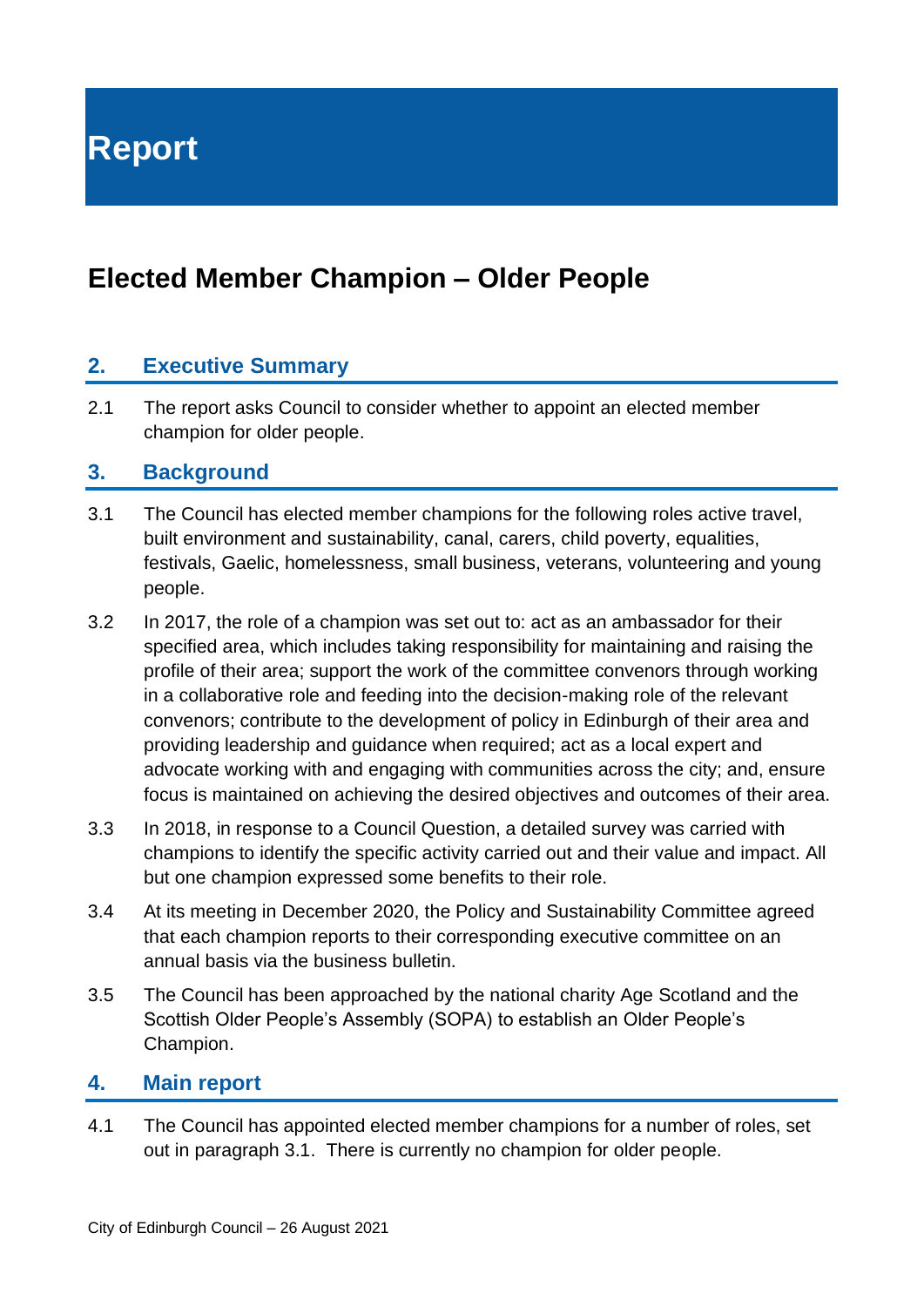- 4.2 The Council has been approached by the national charity Age Scotland and the Scottish Older People's Assembly (SOPA) to establish an Older People's Champion.
- 4.3 These organisations suggest Older People's Champions are councillors who act as a link between the council and older people in the local area. Their responsibilities include ensuring older people's perspectives are understood in every policy area, feeding back on older people's concerns to the council, leading on council campaigns around older people's issues and helping to communicate council policy to older people and the wider community. The suggested remit is similar to that set out at paragraph 3.2
- 4.4 A list of current champions and corresponding executive committees is attached at Appendix 1. If appointed, it is proposed that the older people champion reports to the Policy and Sustainability Committee.

#### **5. Next Steps**

- 5.1 The appointee would commence the role as set out in paragraph 3.2
- 5.2 The last review of the role of champions was in 2018. A review of this role will be carried out in advance of the local government election in May 2022. Findings and recommendations of this review will be presented to Council.

#### **6. Financial impact**

6.1 There is no direct financial impact from this appointment.

#### **7. Stakeholder/Community Impact**

7.1 Stakeholder and community engagement is a key part of this role.

#### **8. Background reading/external references**

- 8.1 Appointments [of members to Committees, Boards and Joint Boards –](https://democracy.edinburgh.gov.uk/CeListDocuments.aspx?CommitteeId=150&MeetingId=1003&DF=18%2f05%2f2017&Ver=2) City of [Edinburgh Council May 2017](https://democracy.edinburgh.gov.uk/CeListDocuments.aspx?CommitteeId=150&MeetingId=1003&DF=18%2f05%2f2017&Ver=2)
- 8.2 Elected Member Champions [The City of Edinburgh Council –](https://democracy.edinburgh.gov.uk/CeListDocuments.aspx?CommitteeId=150&MeetingId=1018&DF=20%2f09%2f2018&Ver=2) 28 September 2018
- 8.3 [Review of Political Management Arrangements December 2020](https://democracy.edinburgh.gov.uk/ieListDocuments.aspx?CId=150&MId=5594&Ver=4) City of Edinburgh [Council of 10 December 2020](https://democracy.edinburgh.gov.uk/ieListDocuments.aspx?CId=150&MId=5594&Ver=4)

#### **9. Appendices**

9.1 List of Elected Member Champions